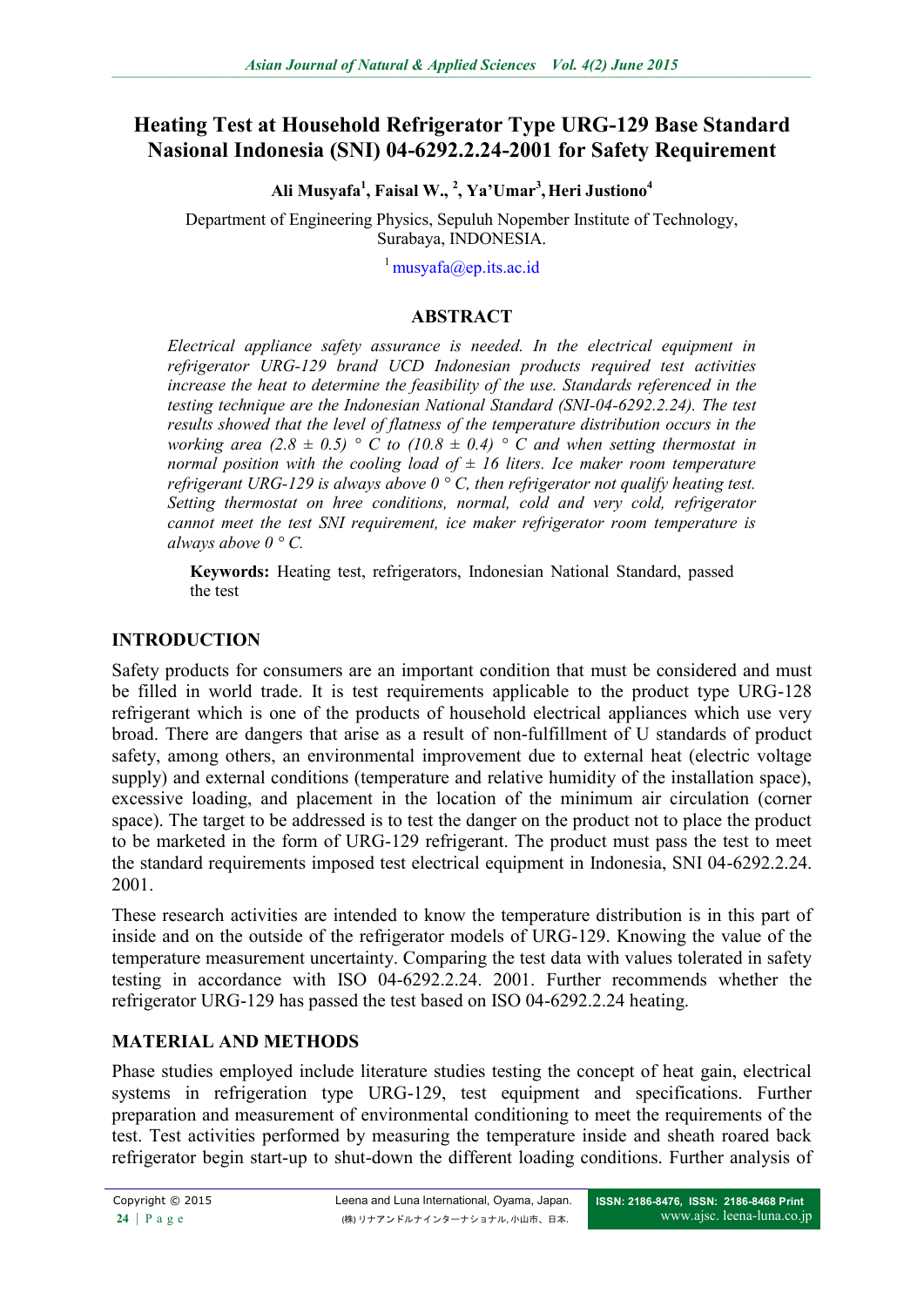the data obtained from the measurement followed by measurement uncertainty calculations, create reports and conclusions.

Heating test conducted following the test phase which has been available in the guidance document 04-6292.2.24-2001 SNI. The document contains the following requirements when the test conditions testing activities conducted under the following conditions; Temperature test chamber has a temperature (20-30) °C, System operated under normal conditions, supply voltage applied normal operating voltage of 220 volts, test carried out in their corner. During temperature test changes continuously monitored space. The process variables that must be measured during the test activity is; measure the temperature at the unit tests and the test object envelop, install with adhesive thermocouple sensor at a distance 10-20 millimeters from the tip.

Instruments used in the test temperature are thermocouple type k. with a sensitivity of 45  $\mu$ V /  $\degree$  C, with  $\pm$  0.75% in accuracy measurement. Probe thermocouple has range (-20-1000) o C with accuracy of  $\pm$  5% of reading for temperature range (-20-0) ° C, and  $\pm$  1% for temperature readings (0-400) <sup>c</sup>ob Test equipment used consisted of the main tools and aids in the form of a millimeter along thermocouple jack, Thermo-Hygrometer, insulation paper and plastic insulation and a stop watch, a test chamber made of wood and electrical power supply with a voltage of 220 V and 50 Hz frequency. Electric voltage regulator. Condition of controller test environment in ambient refrigeration so that the system is able to isolate noise when testing. The ambient temperature is maintained  $(27 \pm 2)$  ° C and relative humidity is at  $(70 \pm 5)$  % RH.

### **Measurement Uncertainty**

Uncertainty of measurement is a range of values between the measurement results therein lays the true value of the measured. Calculate the uncertainty of type A (UA) performed statistically from measurements. Type a measurement uncertainty obtained from the formula,

$$
U_a = \frac{SD}{\sqrt{n}}
$$
 Calculating the degrees of freedom of type A (V<sub>A</sub>), V<sub>a</sub> = n-1 ......... (1)

Measurement uncertainty obtained from a data type B non-statistical (UB). Next calculate the degrees of freedom of each uncertainty type B (VB) is then calculate the uncertainty combination (Uc) with the formula,

$$
U_{C} = \sqrt{U_{A}^{2} + U_{B_{1}} + \dots + U_{B_{n}}}
$$
 (2)

The calculation of the degree of effective (Veff) follow the following formulation

$$
V_{eff} = \frac{U_c^4(y)}{\sum_{i=1}^n \frac{C_i^4 U^4(x_i)}{V_1}} = \frac{U_c^4}{\frac{U_A^4}{V_A} + \frac{U_{B1}^4}{V_{B1}} + \dots + \frac{U_{Bn}^4}{V_{Bn}}}}
$$
 (3)

Having obtained Veff. Furthermore, the value specified in% confidence level, the value of coverage and value factor Uexpan,  $(Uexp) = k \times UC$ . Followed test report generation. Uncertainty type A standard statistical methods were evaluated premises, type A uncertainty characteristics include: results of repeated measurements (X1, X2, X3, ...... Xn) and the average value of the measurement results.

$$
(\overline{X}) = \sum_{i=1}^{n} \frac{X_i}{n}, \quad (\overline{X}) = \text{Value rate} \dots \dots \dots \dots \dots \tag{4}
$$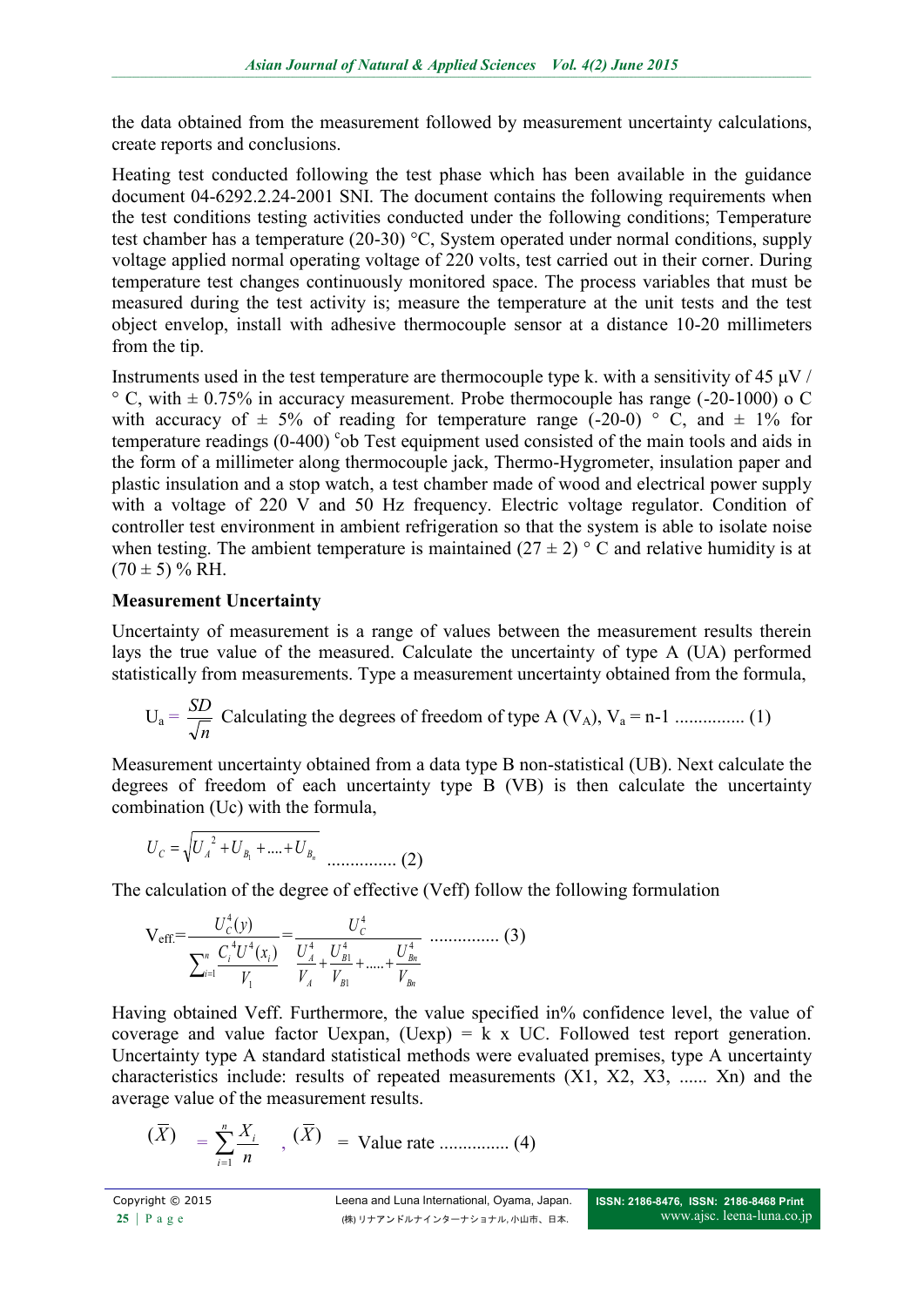$\sum_{i=1}^{n} X_i$  = Total value of the sampling

 $n =$ The number of data collection

Standard deviation is calculated using the equation S(X).

$$
S(X_i) = \sqrt{\frac{\sum_{i=1}^{n} (x - \bar{x})^2}{(n-1)}} \dots \dots \dots \dots \dots (5)
$$

Experimental Standard deviation of the mean (ESDM) or often referred to as Standard Uncertainty for type  $A$  (U<sub>A</sub>).

$$
ESDM = UA = \frac{S(X_i)}{\sqrt{n}} \dots (6)
$$

Degrees of Freedom (v) always calculation with uncertainty type an if documentation.

$$
v = n - 1 \dots \dots \dots \dots \dots (7)
$$

Regression Linear  $Y_i = a + bx_i$  and every monitoring,  $Y_i = a + bx_i + e_i$  componen for calculation uncertainty type A2. Procedure tio minimize amount quadratge of deviation. Amount of error between regresion line states in SSR.

$$
SSR = \sum_{i=1}^{n} e_i^2 = \sum_{i=1}^{n} (y_i - a - bx_i)^2 \dots \dots \dots \dots \dots \tag{8}
$$

Where,

SSR: Sum square of the residuals

yi: Measurement of data

a, b: Constants,

xi: Setting

the distribution of data around the curve can be explained by a variation Var which can be calculated by the equation:

$$
Var = \frac{SSR}{V} \dots \dots \dots \dots \dots \dots (9)
$$

## **Test preparation**

 $\Sigma x_i$  = Total value of the sampling<br>
and The number of data collection<br>
and deviation is calculated using the equation S(X).<br>
S(X) =  $\sqrt{\sum_i (x_i - \bar{x})^i}$ <br>
simple the mean (ESDM) or other referred to as Standard<br>
simply for Performances of equipment that must be considered in the testing activities are as follows: Refrigerator test object URG-129 must be heated with members voltage power supply AC 220 V and a frequency of 50 Hz for 24 hours. Measuring instrument has been provided with a complete, compatible and has a measurement range advice. Each measuring instrument used with information specification data necessary for calculating the uncertainty of measurement such as accuracy and resolution. Stationery for tagging or important information in the worksheet as well as the availability of the carrying capacity as the test chamber was ready, stop watch, the availability of such a test load of bottled water, fruit and eggs and the specimen is well known, this part of the inside and outside this part of refrigerant had marked the position of the measuring point.

Specifications work pieces in test, Functionality and usability part refrigerator URG-129 were identified as shown in Figure 1 with the following sections: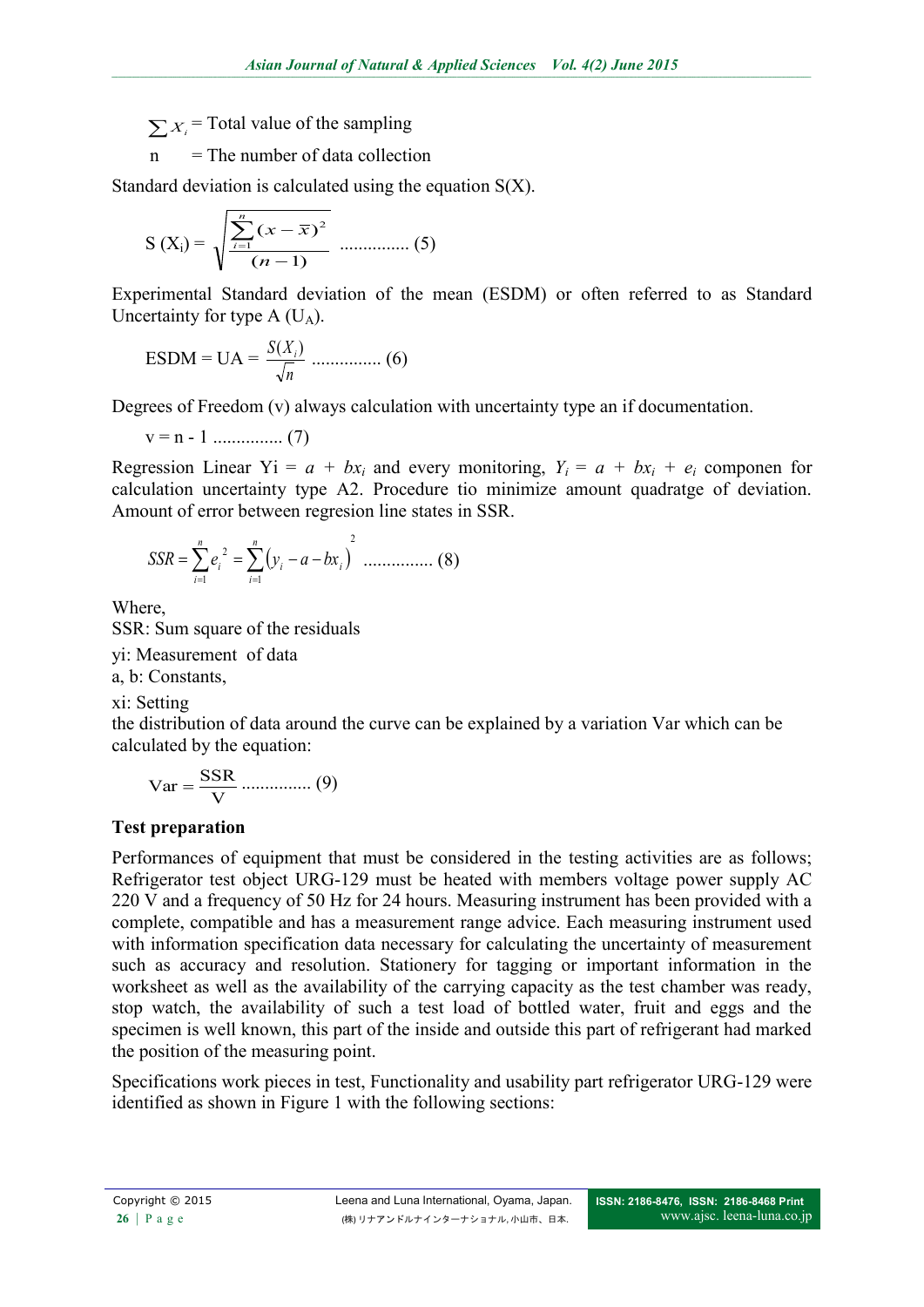

Figure 2. Components of refrigerator URG-129

- 1. Ice cube tray that serves as an ice maker.
- 2. Evaporator serves as the main room laying the ice tray.
- 3. Scalper water, for relocation ice linkage on the evaporator so as not to wet the shelf space. most do not have the volume (1 mm x evaporator surface area)
- 4. Shelves food storage, to put the groceries either liquid or solid.
- 5. The glass shelves, serves to place foodstuffs (solid lighter).
- 6. Place the vegetable drawer is made of glass and sash used to safe fruits and vegetables.
- 7. Foot regulator flatness can be rotated to the top or bottom, to maintain a stable position of refrigerator order not to falter.
- 8. Doors freezing chamber, made of glass and hollow to keep the room temperature stability ice maker.
- 9. Button temperature change (thermostat) in the form of rotary knob to adjust the position of Refrigerator temperature in the cold position, normal, or at least cold, melting ice and stop.
- 10. The storage of eggs, there are six containers that hold eggs egg shape.
- 11. Versatile place to store drinks CAIE, 600 mile liter sized bottles.
- 12. Place the bottle to store beverages in bottles with a volume of 1.5 liters.

Phase testing process follows the following sequence:

a. Placing on the test specimen corner or chamber, the placement should be as close as possible or within less than 5 cm.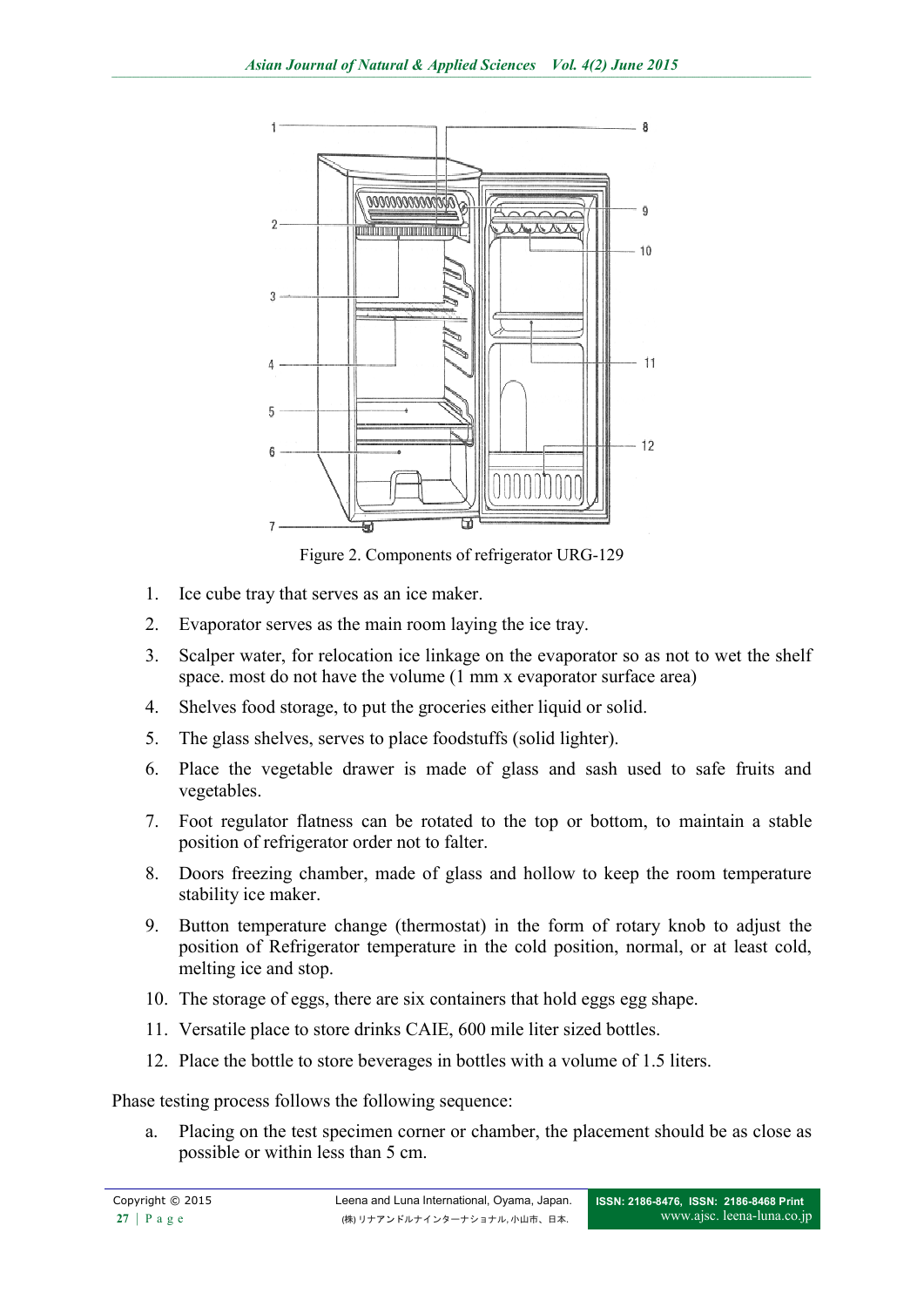- b. Fill the food storage space as well as space ice maker with water, fruit, eggs and water in accordance with the capacity of ice mold.
- c. Set the thermostat knob refrigerator the normal position.
- d. Placing the thermocouple probe location was determined in the planning, the ice maker space in five locations, the food shelf 9 measuring point, vegetable storage space measuring point 5, at the door with 5 shelves measuring point, the outer body casing refrigerator nine measuring point and the coating of compressor motors as much as 5 points.
- e. Record of data display from the meters have been installed after the state achieved stare, it takes approximately 60 minutes and the data will not change exceed the value of 1 K.
- f. Monitoring of the changes in temperature and visually observing the work piece directly.
- g. Take note of changes in temperature and environmental conditions in the test chamber.
- h. Repeat this step to increase the load to 25 liters and change set points in the cold position.
- i. Repeat the above steps with the charging load on the inside of the room refrigerator of 10 liters and reposition thermostat on a very cold position.

### **Testing Procedure**

Outline of Mechanical tests carried out in stages as follows



Figure 2. Procedure of refrigerator testing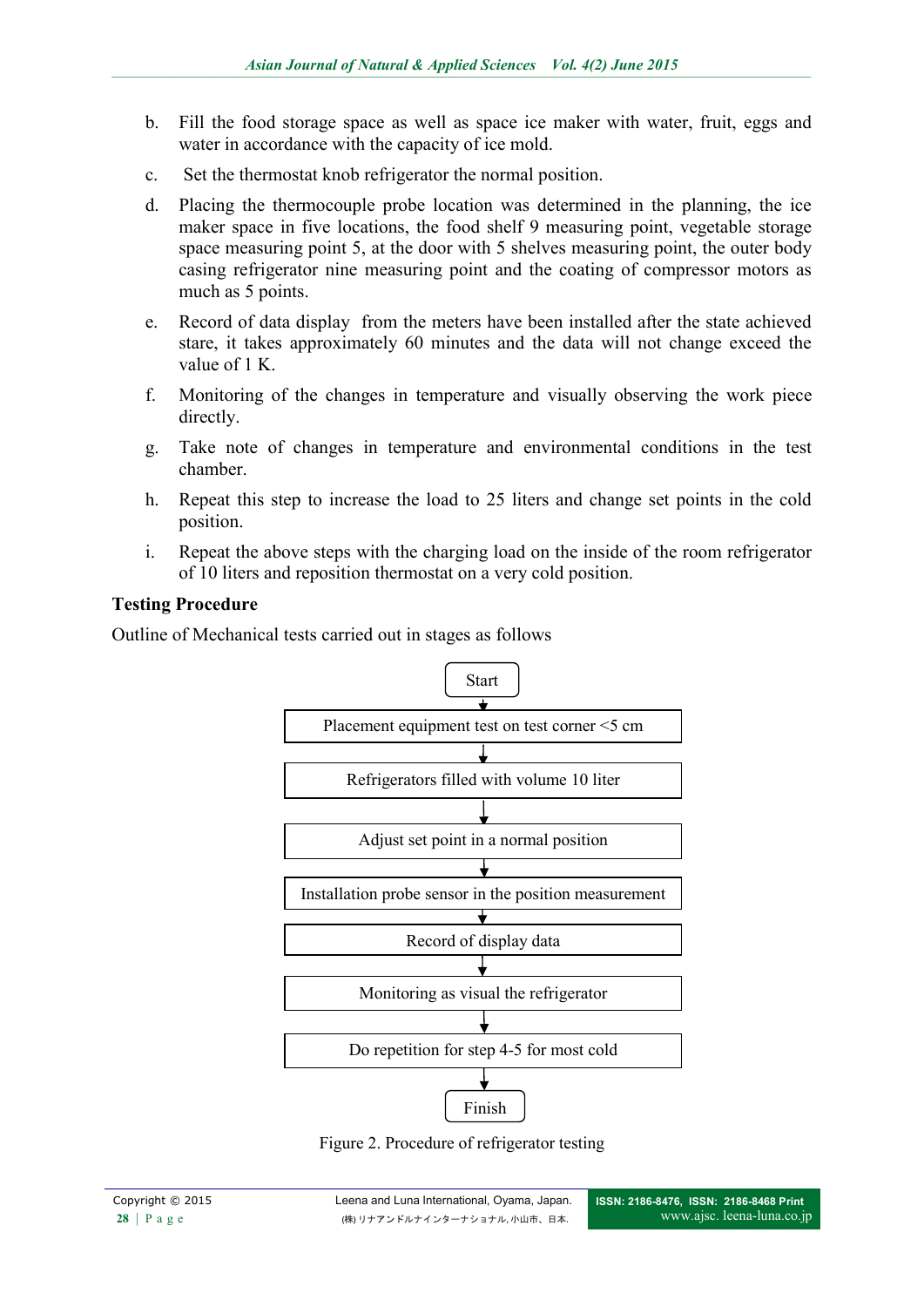### **RESULTS AND DISCUSSION**

Having obtained the test data, the calculated uncertainty type A, the uncertainty due to random effects. Having obtained the value of the uncertainty of the whole activity of the test, take the value of the greatest uncertainty, the largest value as the limit of the warranty, so the smaller the value of uncertainty certainly qualify. Next calculated value derived from the uncertainty of type A2 temperature range, through multiple regression and residual theory and uncertainty of type A2 can be obtained. Calculated value of the uncertainty type B, obtained from test equipment specifications, UB1 type of resolution measuring devices, UB2 type of accuracy of measuring instruments, UB3 type of external environmental factors and the type UB4 ambient temperature uncertainty value derived from the internal environment of the electric power supply (voltage variation) .

Measurement uncertainty component obtained following the formulation as follows;

Calculation of measurement uncertainty due to repeated readings.

$$
ESDM=U_a = \frac{S(X_i)}{\sqrt{n}} , U_A = (SD/\sqrt{5}) = 1.4 °C
$$

Calculate measurement uncertainty of sum square residual

$$
U_{A2} = \sqrt{\frac{SSR}{v - n}} = 0.35^{\circ}C
$$

Calculating measurement uncertainty of resolution measuring devices (digital),

$$
U_{STD} = U_{B1} = (0.5/\sqrt{3})x1^{\circ}C = 0.3^{\circ}C
$$

Calculating measurement uncertainty of the accuracy of measuring instruments,

$$
U_{\rm STD} = U_{B2} = (0.01/\sqrt{3})x1^{\circ}C = 0.006^{\circ}C
$$

- Calculate measurements uncertainty of changes in environmental temperature  $U_{\rm SID} = U_{\rm B3} = (0.4/\sqrt{6})x1^{\circ}C = 0.16^{\circ}C$  $S_{\text{GID}} = U_{B3} = (0.4/\sqrt{6}) \times 1^{\circ} C = 0.16$
- Calculating measurement uncertainty of changes in the electric power supply,

$$
U_{\rm STD} = U_{B4} = (10\% / \sqrt{6}) = 0.04^{\circ}C
$$

Furthermore, presented in Table uncertainty budget to facilitate observation.

**Table 1 (Part-I). Uncertainty budget for setting the thermostat to normal conditions Uncertainty Budget (Normal condition)**

| $N$ o   | Source<br>Uncertainty | Type | $U_i$    |              | $U_{value}$ Prob.Dist. Con.Fac |                | $U_{\mathit{STD}}$ | $V_i$    |
|---------|-----------------------|------|----------|--------------|--------------------------------|----------------|--------------------|----------|
|         | Repeatability         |      |          |              | A $U_1(T)$ 1.40 °C T-Student   |                | 1.400 °C           | 8        |
| $2_{-}$ | <b>SSR</b>            | A    | $U_2(T)$ |              | $0.35 \text{ °C}$ T-Student    | $\overline{1}$ | 0.350 °C           |          |
| 3.      | Resolution            | B    | $U_1(T)$ | $1^{\circ}C$ | Rectang.                       | $\sqrt{3}$     | $0.300 \degree C$  | $\infty$ |
| 4.      | Accuration            | B    | $U_2(T)$ |              | $0.01 \, \text{°C}$ Rectang.   | $\sqrt{3}$     | 0.006 °C           | $\infty$ |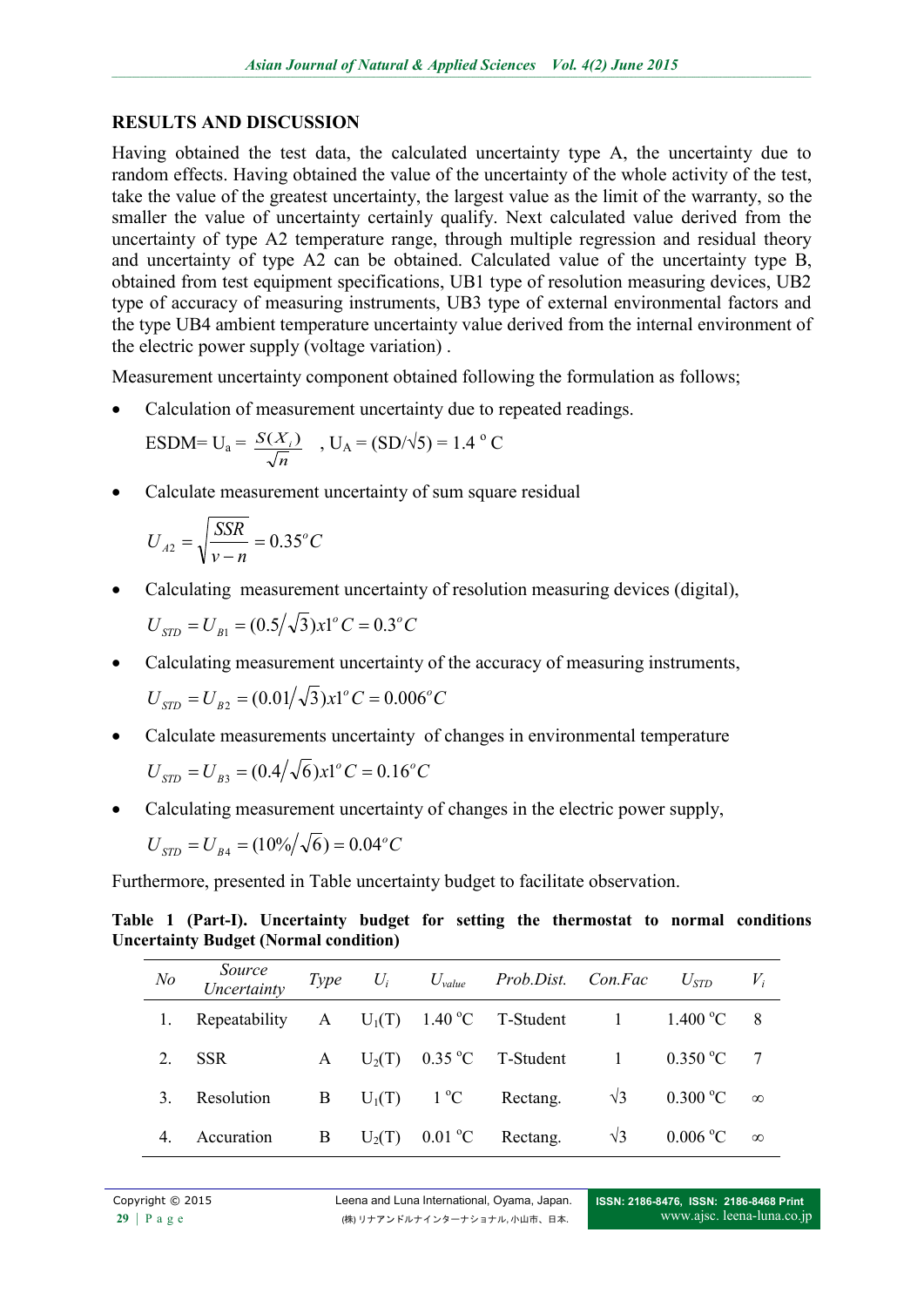| N <sub>o</sub>                | Source<br>Uncertainty                          | Type                                  | $U_i$            | $U_{value}$     | <i>Prob.Dist.</i> | Con.Fac    | $U_{STD}$ | $V_i$    |  |
|-------------------------------|------------------------------------------------|---------------------------------------|------------------|-----------------|-------------------|------------|-----------|----------|--|
| 5.                            | Ambient<br>Temperature                         | B                                     | $U_3(T)$         | $0.40\degree C$ | Triangulair       | $\sqrt{6}$ | 0.160 °C  | $\infty$ |  |
| 6.                            | Voltage<br>Fluctuation                         | B<br>Triangulair<br>$U_4(V)$<br>0.10V |                  |                 |                   | $\sqrt{6}$ | $0.040$ V | $\infty$ |  |
| Uncertainty Combine ( $U_C$ ) |                                                |                                       |                  |                 |                   |            | 1.50 °C   |          |  |
|                               | Degrees of Freedom Effective, $V_{\text{eff}}$ |                                       | 10               |                 |                   |            |           |          |  |
| Confidence Level, CL          |                                                |                                       |                  |                 |                   |            | 95 %      |          |  |
| Coverage Factor, k            |                                                |                                       |                  |                 |                   |            | 2.23      |          |  |
|                               |                                                |                                       | $3.34\text{ °C}$ |                 |                   |            |           |          |  |

**Table 1 (Part-II). Uncertainty budget for setting the thermostat to normal conditions Uncertainty Budget (Normal condition)**

In the same way the uncertainty budget calculation for cold thermostat

| Table 2. Uncertainty budget for the thermostat setting cold conditions Uncertainty Budget Cold |  |  |  |  |
|------------------------------------------------------------------------------------------------|--|--|--|--|
| condition)                                                                                     |  |  |  |  |

| N <sub>o</sub> | Source<br>Uncertainty                          | <b>Type</b> | $U_i$             | $U_{value}$      | Prob.Distr. | Con.Fac      | $U_{\text{STD}}$  | $V_i$          |
|----------------|------------------------------------------------|-------------|-------------------|------------------|-------------|--------------|-------------------|----------------|
| 1.             | Repeatability                                  | A           | $U_1(T)$          | 0.70 °C          | T-Student   |              | 0.700 °C          | 8              |
| 2.             | <b>SSR</b>                                     | A           | $U_2(T)$          | 0.18 °C          | T-Student   | $\mathbf{1}$ | 0.180 °C          | $\overline{7}$ |
| 3.             | Resolution                                     | B           | $U_1(T)$          | $1^{\circ}C$     | Rectang.    |              | $0.300\text{ °C}$ | $\infty$       |
| 4.             | Accusation                                     | B           | $U_2(T)$          | $0.01\text{ °C}$ | Rectang.    | $\sqrt{3}$   | $0.006\text{ °C}$ | $\infty$       |
| 5.             | Ambient<br>Temperature                         | B           | $U_3(T)$          | $0.40\text{ °C}$ | Triangular  | $\sqrt{6}$   | 0.160 °C          | $\infty$       |
| 6.             | Voltage<br>fluctuation                         | $\bf{B}$    | $U_4(V)$          | 0.10V            | Triangular  | $\sqrt{6}$   | 0.040V            | $\infty$       |
|                |                                                |             | $0.800\text{ °C}$ |                  |             |              |                   |                |
|                | Degrees of Freedom Effective, $V_{\text{eff}}$ |             | 10                |                  |             |              |                   |                |
|                |                                                |             | 95 %              |                  |             |              |                   |                |
|                |                                                |             | 2.23              |                  |             |              |                   |                |
|                |                                                | 1.78 °C     |                   |                  |             |              |                   |                |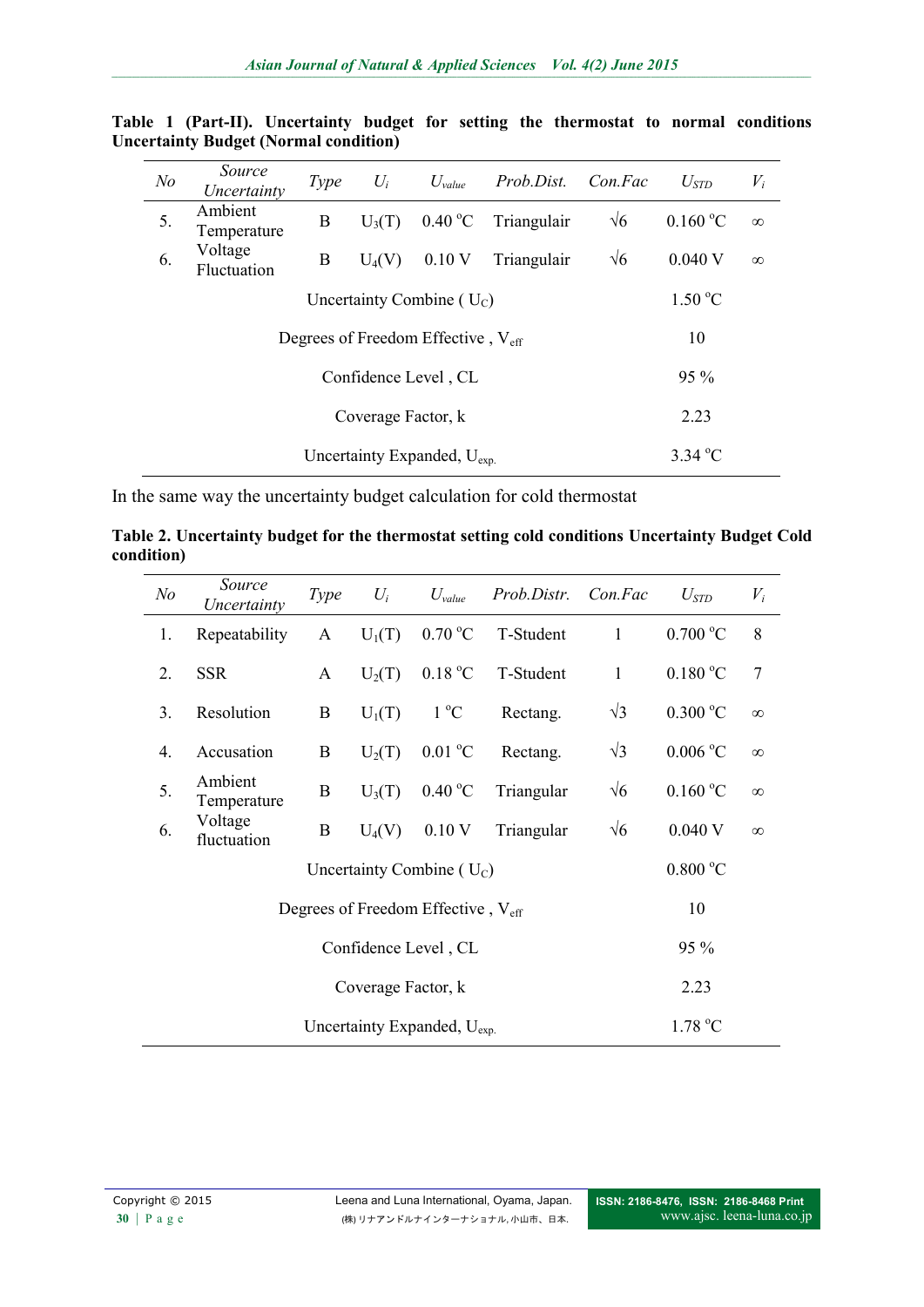In the same calculated uncertainty budget for setting thermostat very cold

| N <sub>o</sub> | Source<br>Uncertainty                          | Type         | $U_i$             | $U_{value}$      | Prob.Distr. | Con.Fac      | $U_{\text{STD}}$  | $V_i$    |
|----------------|------------------------------------------------|--------------|-------------------|------------------|-------------|--------------|-------------------|----------|
| 1.             | Repeatability                                  | $\mathbf{A}$ | $U_1(T)$          | 0.70 °C          | T-Student   | 1            | $0.400\text{ °C}$ | 6        |
| 2.             | <b>SSR</b>                                     | A            | $U_2(T)$          | 0.18 °C          | T-Student   | $\mathbf{1}$ | $0.050\text{ °C}$ | 5        |
| 3.             | Resolution                                     | B            | $U_1(T)$          | $1^{\circ}C$     | Rectang.    | $\sqrt{3}$   | $0.300\text{ °C}$ | $\infty$ |
| 4.             | Accuration                                     | B            | $U_2(T)$          | $0.01\text{ °C}$ | Rectang.    | $\sqrt{3}$   | $0.006\text{ °C}$ | $\infty$ |
| 5.             | Ambient<br>Temperature                         | B            | $U_3(T)$          | $0.40\text{ °C}$ | Triangular  | $\sqrt{6}$   | $0.160\text{ °C}$ | $\infty$ |
| 6.             | Voltage<br>Fluctuation                         | $\mathbf B$  | $U_4(V)$          | 0.10V            | Triangular  | $\sqrt{6}$   | 0.040 V           | $\infty$ |
|                |                                                |              | $0.5\text{ °C}$   |                  |             |              |                   |          |
|                | Degrees of Freedom Effective, V <sub>eff</sub> |              | 10                |                  |             |              |                   |          |
|                |                                                |              | 95 %              |                  |             |              |                   |          |
|                |                                                |              | 2.06              |                  |             |              |                   |          |
|                |                                                |              | $1.03 \text{ °C}$ |                  |             |              |                   |          |

**Table 3. Uncertainty budget for the thermostat setting is very cold conditions Uncertainty Budget (very cold condition)**

Compare the test results to the test standard normal conditions with 16 liter load, voltage 220 V AC,  $(27.5 \pm 1.0)$  ° C, RH. =  $(65 \pm 5)$ %. Steady state load  $\pm 2$  liter ice room.

|            | Table 4. Comparison of test results and the Standard test for the thermostat setting Normal |  |  |  |  |  |  |
|------------|---------------------------------------------------------------------------------------------|--|--|--|--|--|--|
| conditions |                                                                                             |  |  |  |  |  |  |

| N <sub>o</sub>              | Parameter                         | <i>Standard</i>                               | <i>Testing</i>                                              | Conform | Non Conf. |
|-----------------------------|-----------------------------------|-----------------------------------------------|-------------------------------------------------------------|---------|-----------|
|                             | Seal Compound                     | not melt                                      | not melt                                                    | V       |           |
| $\mathcal{D}_{\mathcal{L}}$ | The Formation of Ice              | $\leq$ 24 hr                                  | $\leq$ 24 hr                                                | V       |           |
| 3.                          | Defrosting System                 | Be at work                                    | Be at work                                                  | V       |           |
| $\overline{4}$ .            | In Addition to Room               | $0^{\circ}$ C $\le$ =T $\le$ =18 $^{\circ}$ C | $(6.8-3.3)^{\circ}C \leq T \leq$<br>$(10.6 + 3.3)^{\circ}C$ | ٦Ι      |           |
| 5.                          | Room Temperature Ice<br>Cubes     | $T \leq D^0 C$                                | $T = (6.8-3.3)^{\circ}C$                                    |         | V         |
| 6.                          | <b>Sheath Compressor</b><br>Motor | $T \le (150-7)$ °C                            | $T=10.6+3.3$ <sup>o</sup> C                                 | N       |           |

Comparison of test results with standard test for the coldest conditions with a 16 liter load, voltage (220  $\pm$  20) V AC, (27.5  $\pm$  1.0) ° C, relative humidity = (65  $\pm$  5) %. Steady state with a load of  $\pm$  2 liter ice chamber.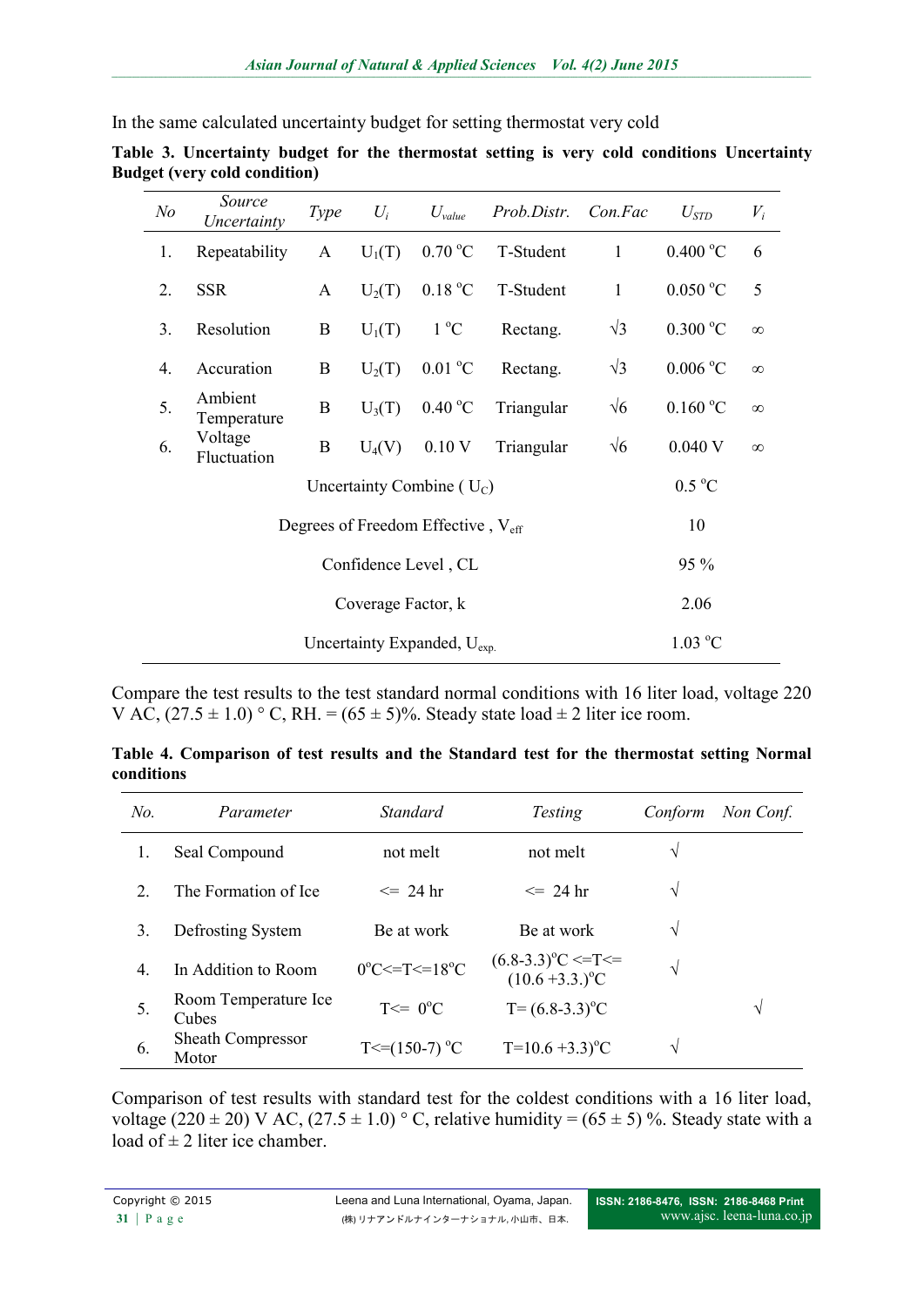| N <sub>o</sub>              | Parameter                         | <b>Standard</b>             | <b>Testing</b>                                           | Conform       | Non Conf. |
|-----------------------------|-----------------------------------|-----------------------------|----------------------------------------------------------|---------------|-----------|
|                             | Seal Compound                     | not melt                    | not melt                                                 | V             |           |
| $\mathcal{D}_{\mathcal{L}}$ | The Formation of Ice              | $\leq$ 24 hr                | $\leq$ 24 hr                                             | $\mathcal{N}$ |           |
| 3.                          | Defrosting System                 | Be at work                  | Be at work                                               | V             |           |
| $\overline{4}$ .            | In Addition to Room               | $0oC = T \le 15$<br>$2)$ co | $(16.0-3.3)$ co<br>$\leq$ T $\leq$ (25.5)<br>$+3.3.$ )co |               | V         |
| 5.                          | Room Temperature Ice<br>Cubes     | $T \leq D_0 C$              | $T = (2.8-3.3) \circ C$                                  |               | V         |
| 6.                          | <b>Sheath Compressor</b><br>Motor | $T \leq (150-7)$ oC         | $T=76.0+3.3)$ oC                                         | $\mathcal{N}$ |           |

**Table 5. Comparison of test results and the Standard Test for the thermostat condition Very cold**

### **CONCLUSSION**

Ice maker room temperature value is always above 0 C for the overall position of the thermostat setting (cold, normal and cold at all) so that the specimen does not meet test standards. Flatness level temperature distribution occurs best when cheated in the range (2.8  $\pm$  0.5 °C to (10.8  $\pm$  0.4) °C when setting the thermostat is in the normal position for 16 liter cooling load. Level flatness worst temperature distribution occurs when the range  $(2.6 \pm 0.4)$ °C to  $(25.8 \pm 0.2)$  °C when the thermostat settings are at the cold for 25 liter cooling load. Zone lowest temperature to be higher in the refrigerator URG-129 in sequence are: ice chamber (2.7  $\pm$  0.1) °C, the food shelf (8.2  $\pm$  0.3) °C, shelf bottles (9.6  $\pm$  1.9) °C, vegetables and fruits space (11.4  $\pm$  1.0) °C and egg rack (13.2  $\pm$  2.4) °C, so that Refrigerator not meet the test requirements of ISO 04-6292.2.24-2001 reference